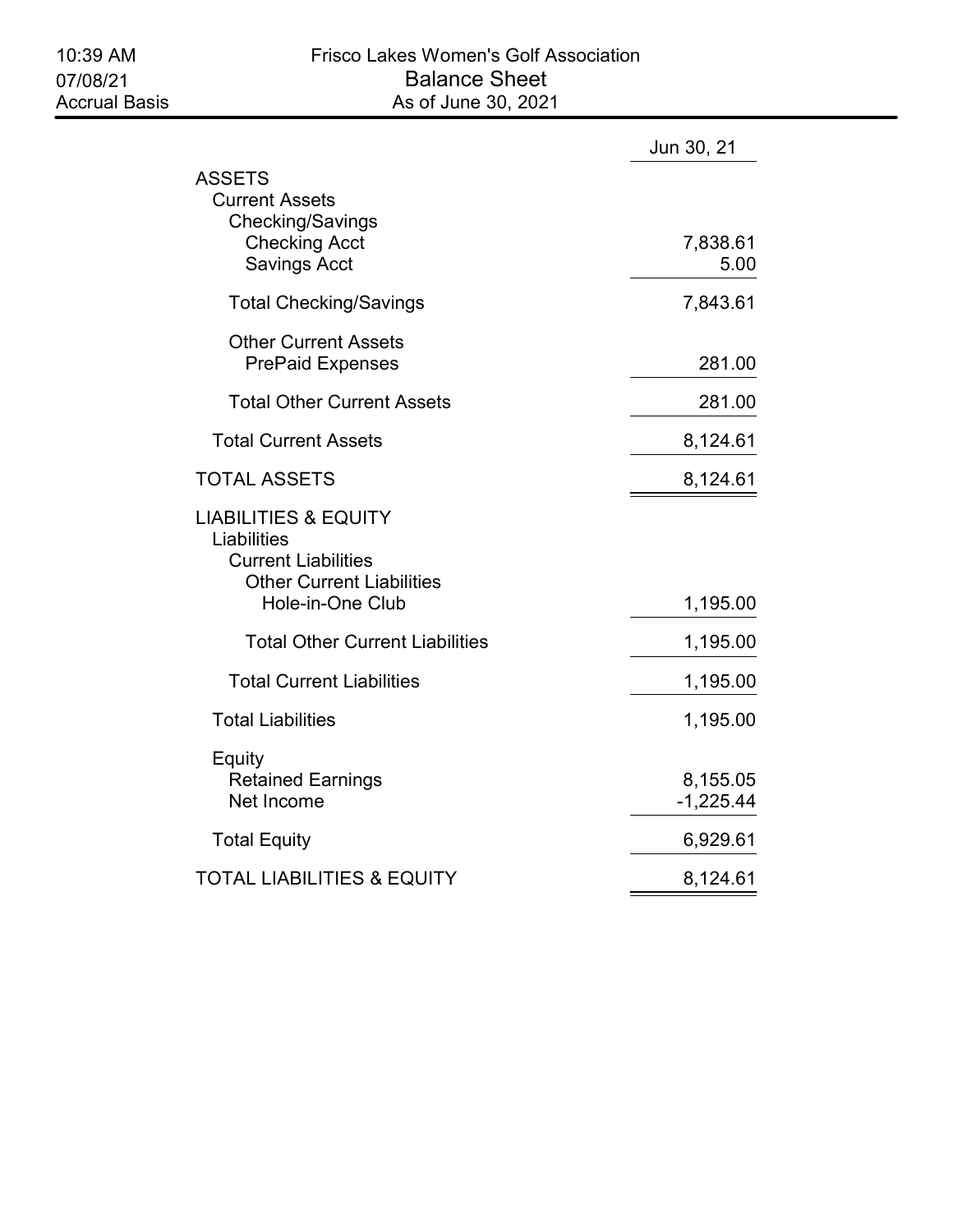| 10:28 AM<br>07/08/21<br><b>Accrual Basis</b> | <b>Frisco Lakes Women's Golf Association</b><br>Profit & Loss<br><b>June 2021</b>                                              |                            |  |  |  |
|----------------------------------------------|--------------------------------------------------------------------------------------------------------------------------------|----------------------------|--|--|--|
|                                              |                                                                                                                                | <b>Jun 21</b>              |  |  |  |
|                                              | Ordinary Income/Expense<br>Income<br><b>Interest/Dividends Earned</b><br><b>Member Dues</b><br><b>Partners &amp; Donations</b> | 0.34<br>30.00<br>300.00    |  |  |  |
|                                              | <b>Total Income</b>                                                                                                            | 330.34                     |  |  |  |
|                                              | <b>Gross Profit</b>                                                                                                            | 330.34                     |  |  |  |
|                                              | <b>Expense</b><br>9 Hole Tournament<br><b>Happy Hour Food</b><br><b>Summer Scramble</b>                                        | 430.32<br>117.76<br>474.25 |  |  |  |
|                                              | <b>Total Expense</b>                                                                                                           | 1,022.33                   |  |  |  |
|                                              | Net Ordinary Income                                                                                                            | $-691.99$                  |  |  |  |
|                                              | Net Income                                                                                                                     | $-691.99$                  |  |  |  |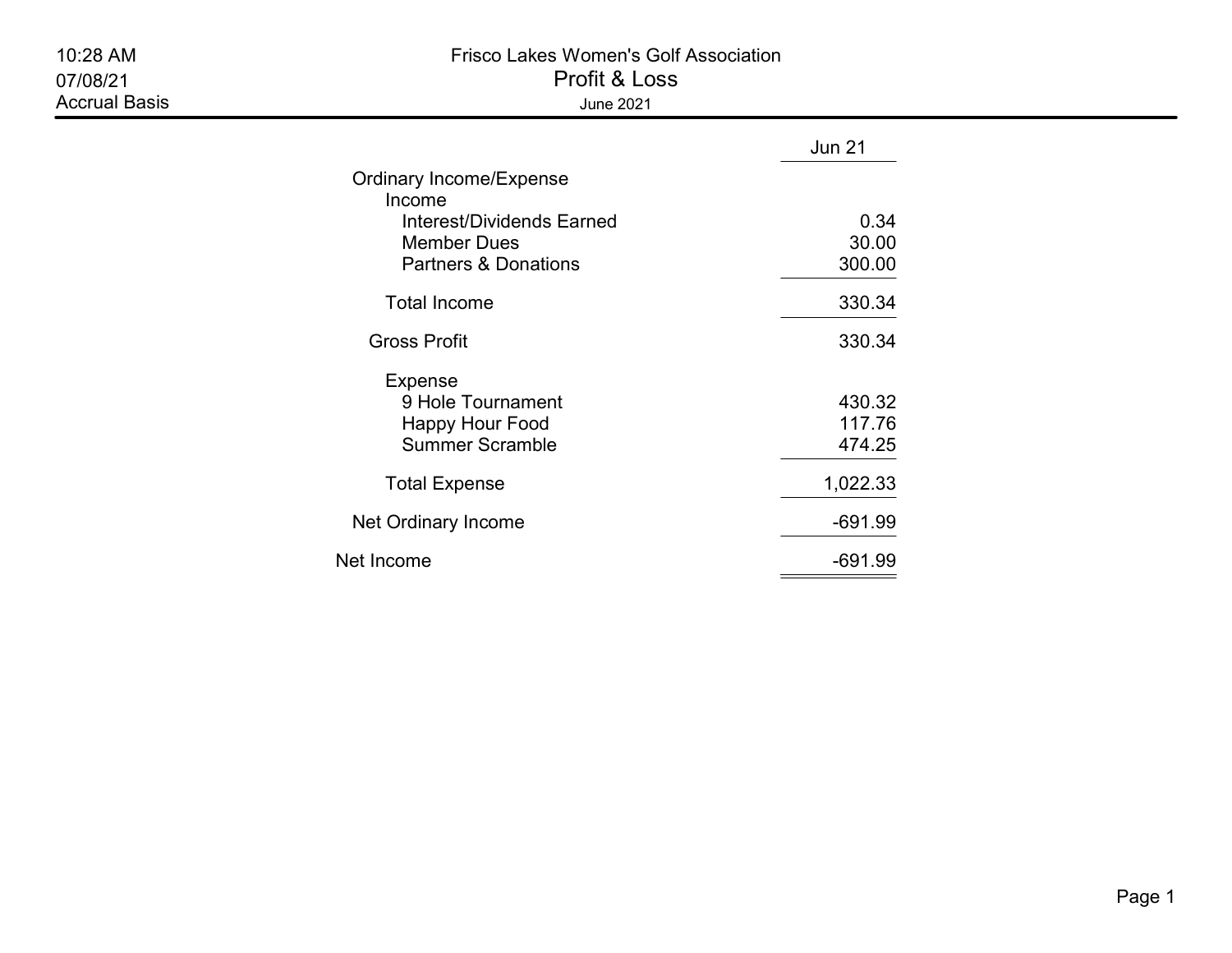## 10:32 AM Frisco Lakes Women's Golf Association 07/08/21 Custom 2021 Profit & Loss Budget vs. Actual

Cash Basis January through June 2021

|                                  | Administration |               | <b>Closing Day Party Expense</b> |               | <b>Happy Hour</b> |               | <b>Member/Member Event</b> |               |
|----------------------------------|----------------|---------------|----------------------------------|---------------|-------------------|---------------|----------------------------|---------------|
|                                  | Jan - Jun 21   | <b>Budget</b> | <b>Jan - Jun 21</b>              | <b>Budget</b> | Jan - Jun 21      | <b>Budget</b> | Jan - Jun 21               | <b>Budget</b> |
| <b>Ordinary Income/Expense</b>   |                |               |                                  |               |                   |               |                            |               |
| <b>Income</b>                    |                |               |                                  |               |                   |               |                            |               |
| <b>Event Prize Fund Fee</b>      | 0.00           |               | 0.00                             |               | 0.00              |               | 400.00                     | 400.00        |
| <b>Interest/Dividends Earned</b> | 2.27           |               | 0.00                             |               | 0.00              |               | 0.00                       |               |
| <b>Member Dues</b>               | 2,000.00       | 1,350.00      | 0.00                             |               | 0.00              |               | 0.00                       |               |
| <b>Partners &amp; Donations</b>  | 0.00           |               | 0.00                             |               | 0.00              |               | 0.00                       |               |
| <b>Total Income</b>              | 2,002.27       | 1,350.00      | 0.00                             |               | 0.00              |               | 400.00                     | 400.00        |
| <b>Gross Profit</b>              | 2,002.27       | 1,350.00      | 0.00                             |               | 0.00              |               | 400.00                     | 400.00        |
| <b>Expense</b>                   |                |               |                                  |               |                   |               |                            |               |
| 9 Hole Tournament                | 0.00           |               | 0.00                             |               | 0.00              |               | 0.00                       |               |
| <b>Bank Service Charges</b>      | 0.10           | 4.00          | 0.00                             |               | 0.00              |               | 0.00                       |               |
| <b>Closing Day Party Expense</b> | 0.00           |               | 0.00                             | 1,500.00      | 0.00              |               | 0.00                       |               |
| <b>Closing Scramble</b>          | 0.00           |               | 0.00                             |               | 0.00              |               | 0.00                       |               |
| <b>Computer Software</b>         | 28.16          | 30.00         | 0.00                             |               | 0.00              |               | 0.00                       |               |
| <b>Event Prize Fund Payouts</b>  | 0.00           |               | 0.00                             |               | 0.00              |               | 400.00                     | 400.00        |
| <b>Gifts &amp; Awards</b>        | 0.00           | 250.00        | 0.00                             |               | 0.00              |               | 0.00                       |               |
| <b>Halloween Tournament</b>      | 0.00           |               | 0.00                             |               | 0.00              |               | 0.00                       |               |
| Handicap Fee                     | 928.60         | 1,430.00      | 0.00                             |               | 0.00              |               | 0.00                       |               |
| <b>Happy Hour Food</b>           | 0.00           |               | 0.00                             |               | 117.76            | 250.00        | 0.00                       |               |
| <b>Invitational</b>              | 0.00           |               | 0.00                             |               | 0.00              |               | 0.00                       |               |
| <b>Member/Member Event</b>       | 0.00           |               | 0.00                             |               | 0.00              |               | 386.72                     | 500.00        |
| <b>Miscellaneous Expenses</b>    | 0.00           | 100.00        | 0.00                             |               | 0.00              |               | 0.00                       |               |
| <b>Night Golf Expense</b>        | 0.00           |               | 0.00                             |               | 0.00              |               | 0.00                       |               |
| <b>Opening Day Party Expense</b> | 0.00           |               | 0.00                             |               | 0.00              |               | 0.00                       |               |
| <b>Opening Day Scramble</b>      | 0.00           |               | 0.00                             |               | 0.00              |               | 0.00                       |               |
| <b>PayPal Processing Fee</b>     | 18.45          | 250.00        | 0.00                             |               | 0.00              |               | 21.60                      |               |
| <b>Rules Committee Expenses</b>  | 0.00           | 100.00        | 0.00                             |               | 0.00              |               | 0.00                       |               |
| <b>Storage Fee</b>               | 671.00         | 650.00        | 0.00                             |               | 0.00              |               | 0.00                       |               |
| <b>Summer Scramble</b>           | 0.00           |               | 0.00                             |               | 0.00              |               | 0.00                       |               |
| <b>Supplies</b>                  | 60.40          | 50.00         | 0.00                             |               | 0.00              |               | 0.00                       |               |
| <b>Tips</b>                      | 0.00           | 300.00        | 0.00                             |               | 0.00              |               | 0.00                       |               |
| <b>Wildflower Party Expense</b>  | 0.00           |               | 0.00                             |               | 0.00              |               | 0.00                       |               |
| <b>Total Expense</b>             | 1,706.71       | 3,164.00      | 0.00                             | 1,500.00      | 117.76            | 250.00        | 808.32                     | 900.00        |
| <b>Net Ordinary Income</b>       | 295.56         | $-1,814.00$   | 0.00                             | $-1,500.00$   | $-117.76$         | $-250.00$     | $-408.32$                  | $-500.00$     |
| Net Income                       | 295.56         | $-1,814.00$   | 0.00                             | $-1,500.00$   | $-117.76$         | $-250.00$     | $-408.32$                  | $-500.00$     |